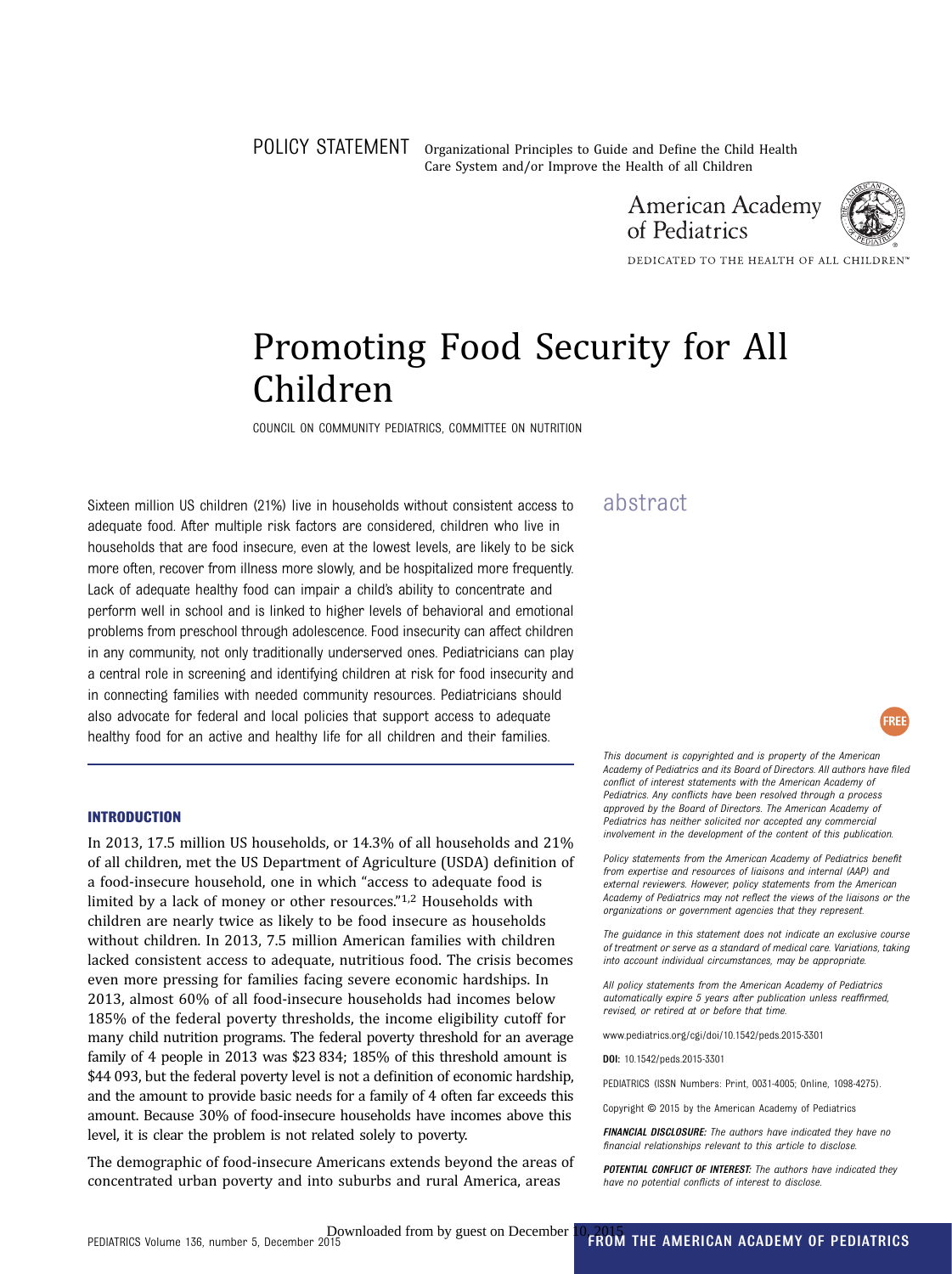often mistakenly thought to be immune to this problem.3 Like poverty, food insecurity is a dynamic, intensely complex issue; the current economic recovery has marginally diminished food insecurity, but levels remain near historic highs.4 For many families, seemingly small changes in income, expenses, or access to federal or state assistance programs may instantly reduce the ability to purchase healthy food and result in increased vulnerability to food insecurity. Moreover, families and children do not only feel the effects of hunger just as missed or meager meals; food insecurity manifests itself in many other biopsychosocial outcomes, including health, education, and economic prosperity.5–<sup>12</sup> In fact, more than 30% of families who identified as food insecure indicated that they had to choose between paying for food and paying for medicine or medical care.13 Combined, these negative effects can contribute to a less competitive workforce for the nation and higher health care costs borne by the US government and employers.

Food insecurity is associated with many factors in addition to poverty. Unemployment and underemployment are also strongly associated with food insecurity.2 Certain populations, such as children in immigrant families<sup>14</sup> and large families, families headed by single women, families with less education, and families experiencing parental separation or divorce are at greater risk.2,3 Families who are food insecure usually have at least 1 parent who is working or has worked for at least 6 months of the previous year. Working poor families and single-parent families are at particular risk of food insecurity. In low-income households with children and food insecurity, 84% participated in at least 1 federal food assistance program, such as the Supplemental Nutrition Assistance Program (SNAP) or free or reduced-price school meals in 2010 to 2011.2 Thus, 16% of

low-income, food-insecure households with children do not receive federal supports. Federal benefits can attenuate the severity of food insecurity but might not eliminate it, particularly for children and in regions with higher food costs.15,16

#### EFFECTS OF FOOD INSECURITY ON CHILD HEALTH AND DEVELOPMENTAL **OUTCOMES**

The inability to consistently provide food creates stress in families, contributing to depression, anxiety, and toxic stress, which make optimal parenting difficult regardless of social class.12,17 Most parents strive to protect their children as much as possible from the physiologic sensation of hunger and, ultimately, nutritional deprivation. Studies on the effects of food insecurity in households demonstrate low dietary quality in adults but slightly better quality for the household's children,<sup>18</sup> and qualitative studies reveal how parents strategically limit their own intake in an effort to spare their children.13

There are multiple adverse health outcomes strongly correlated with food insecurity. Children 36 months old or younger who live in foodinsecure households have poorer overall health and more hospitalizations than do children who live in food-secure households.7 Children with food insecurity are more likely to be iron deficient, as are adolescents with food insecurity.8,9 Food insecurity also is associated with lower bone density in preadolescent boys.19

Poverty is associated closely with the development of obesity. Although not a direct cause of obesity,20,21 food insecurity disproportionately threatens certain populations at highest risk of obesity, including those from racial and ethnic minority groups and the poor.22 Children in food-insecure households generally have limited access to high-quality food. Environmental realities in

low-income neighborhoods, including decreased presence of full-service grocery stores and increased availability of fast-food restaurants and energy-dense, nutrient-poor food,22 may create barriers for lowincome families trying to adopt healthy behaviors. Adequate food may be available only intermittently, leading to unhealthy eating patterns and increased stress that may make weight loss difficult and facilitate the development of obesity.20 Households with smokers are more likely to be food insecure, perhaps because of the diversion of money to tobacco in these households.23

Among children of all ages, food insecurity is linked with lower cognitive indicators, dysregulated behavior, and emotional distress. Children between 4 and 36 months of age who live in low-income, foodinsecure households are at higher risk of developmental problems, which presage impaired school function, compared with children of the same age living in low-income, food-secure households.10 Longitudinal studies have shown that food insecurity in kindergarten students predicts reduced academic achievement in math and reading over a 4-year period.11

Young children in food-insecure households are more likely to have behavior problems above and beyond those attributable to their mother's depression and anxiety.12 Adolescents in food-insecure families are more likely to experience dysthymia and suicidal ideation.24 These observations may be attributable, in part, to neurotransmitter perturbations from poor diet and the sensation of hunger and in part from children's emotional reactions to food insecurity itself and its social meaning.

School-aged children are aware of and distressed by food insecurity in their household. They often try to help manage food resources in the family, either by supporting the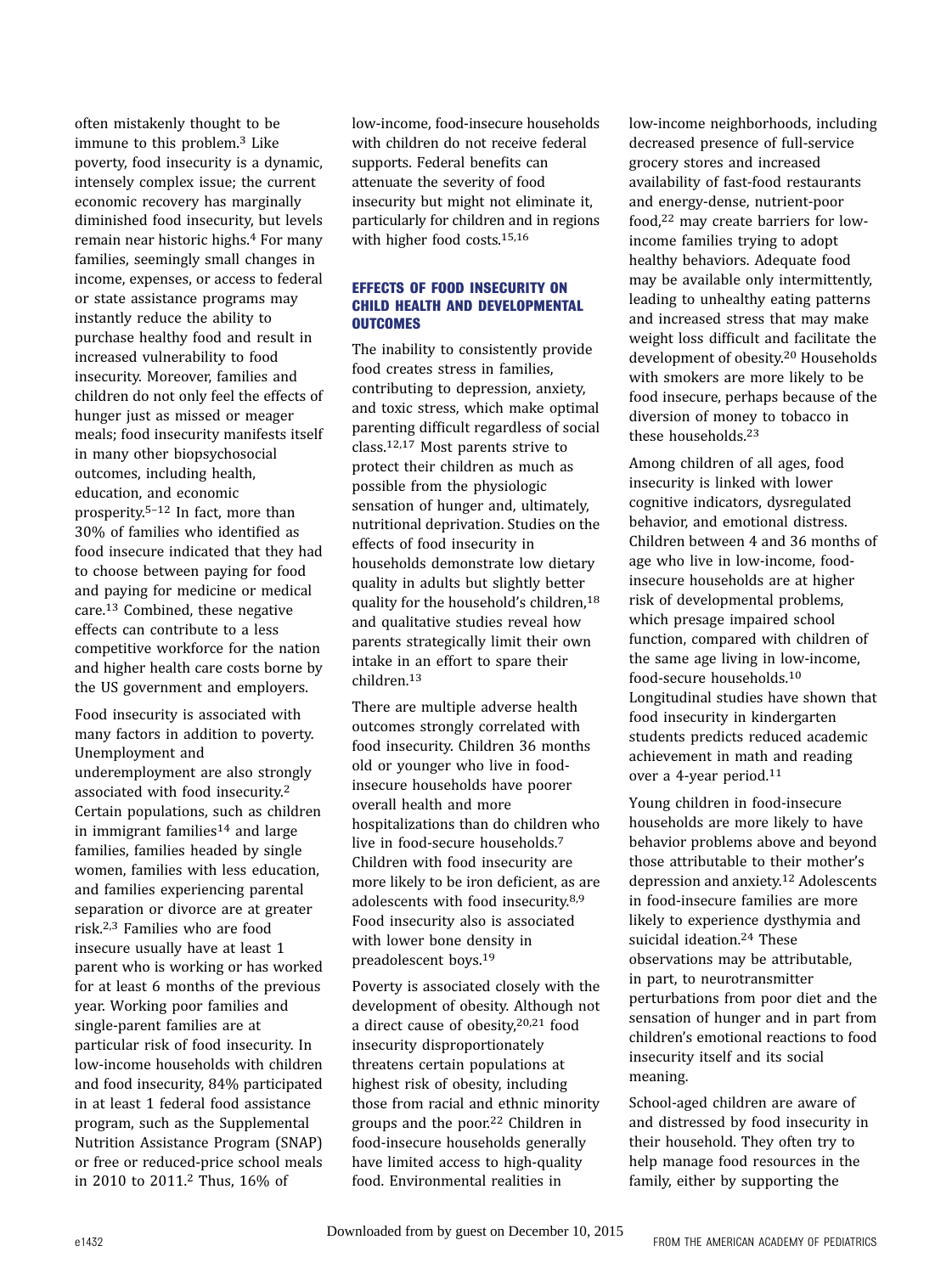efforts of their parents or by initiating their own strategies for reducing food intake (including choosing to eat less than they want). Parents may be unaware of their child's understanding of the family's plight and may believe their child is unaware of the family's lack of food.25,26 Adolescents describe food insecurity in terms of quantity (eating less than usual, eating more or faster when food is available), quality (having only a few low-cost foods), affective states (worry, anxiety, or sadness about the family's food, shame or fear of being labeled "poor," feelings of having no choice or of adults trying to shield them from food insecurity), and social dynamics (using social networks to get food or being socially excluded).27

As with many pediatric conditions, the health effects of food insecurity and associated malnutrition may persist beyond early life into adulthood. A substantial body of literature also links early childhood malnutrition to adult disease, including diabetes, hyperlipidemia, and cardiovascular disease.5,6 Studies of the outcomes of food insecurity in childhood suggest that it may be an example of ecologic context modifying individual physiologic function. Overall, the effects of food insecurity on the physical, mental, and emotional health of children and families are additive to the effects of low income alone.

#### PROGRAMS TO MITIGATE FOOD **INSECURITY**

Given the high prevalence of food insecurity among US families with children and given its potential health effects, pediatricians need to be aware of resources that can mitigate food insecurity and know how to refer eligible families. These programs serve as critical supports for the physical and mental health and academic competence of children (Table 1).

### **WIC**

The Special Supplemental Nutrition Program for Women, Infants, and Children (WIC), first established in the early 1970s, is a discretionary federal program for which Congress must appropriate funding each year. Its mission is "to safeguard the health of low-income women, infants and children up to age 5 who are at nutritional risk by providing nutritious foods to supplement diets, information on healthy eating, and referrals to healthcare." WIC participants are pregnant women, breastfeeding women (up to the child's first birthday), nonbreastfeeding postpartum women (up to 6 months postpartum), infants (up to their first birthday), and children up to their fifth birthday.

Prenatal WIC participation has been consistently associated with higher birth weight and longer gestation,

particularly among mothers at highest risk.28 Participation in WIC also is associated with more irondense diets and increased food and vegetable intake in preschoolers.28 WIC serves 53% of all infants younger than1 year old in the United States. Most states provide vouchers or electronic benefits transfer cards for use in the purchase of eligible products and for nutrition counseling and connection to health and social services. In most states, WIC also has an associated program, the WIC Farmer's Market Nutrition Program, which gives additional vouchers for the purchase of fresh, locally grown produce at farmers' markets and roadside stands.

WIC is an effective evidence-based intervention for improving the health of low-income women and their children. WIC has a strong commitment to increase breastfeeding among its participants, providing counseling, peer support, enhanced food packages, and access to breast pumps to support the initiation and continuation of breastfeeding. WIC participation has been linked to better infant health and lower rates of overweight and underweight status among infants.29

#### **SNAP**

SNAP is an entitlement program that provides nutrition assistance to lowincome families and individuals. SNAP, piloted as the Food Stamp

TABLE 1 Web Sites With Nutritional Information on Programs to Mitigate Food Insecurity

| Program                                                            | Information                                                       | Income Eligibility                                                                                               | Web Site                                                                      |
|--------------------------------------------------------------------|-------------------------------------------------------------------|------------------------------------------------------------------------------------------------------------------|-------------------------------------------------------------------------------|
| <b>WIC</b>                                                         | WIC food packages                                                 | $\leq$ 185% of federal poverty level <sup>a</sup>                                                                | http://www.fns.usda.gov/wic/final-rule-revisions-<br>wic-food-packages        |
|                                                                    | State agency WIC-approved<br>food lists for food packages         |                                                                                                                  | http://www.fns.usda.gov/wic/links-state-agency-<br>wic-approved-food-lists    |
| SNAP                                                               | Eligible food items<br>SNAP-Ed resources                          | $\leq$ 130% of federal poverty level <sup>a</sup>                                                                | http://www.fns.usda.gov/snap/eligible-food-items<br>http://snap.nal.usda.gov/ |
| National School Lunch<br>and National School<br>Breakfast Programs | Nutritional standards for school<br>lunches and breakfasts        | Reduced-cost meals: $\leq$ 185% of<br>federal poverty level <sup>a</sup> ; free<br>meals: $\leq$ 130% of federal | http://www.fns.usda.gov/school-meals/nutrition-<br>standards-school-meals     |
| Child and Adult Care<br>Food Program                               | Meal patterns for infants.<br>children, and adults                | poverty level <sup>a</sup>                                                                                       | http://www.fns.usda.gov/cacfp/meals-and-snacks                                |
| Summer Food<br>Service Program                                     | Finding summer meal programs<br>in the community and meal content |                                                                                                                  | http://www.fns.usda.gov/sfsp/summer-food-<br>service-program-sfsp             |

a Available at [http://familiesusa.org/product/federal-poverty-guidelines.](http://familiesusa.org/product/federal-poverty-guidelines)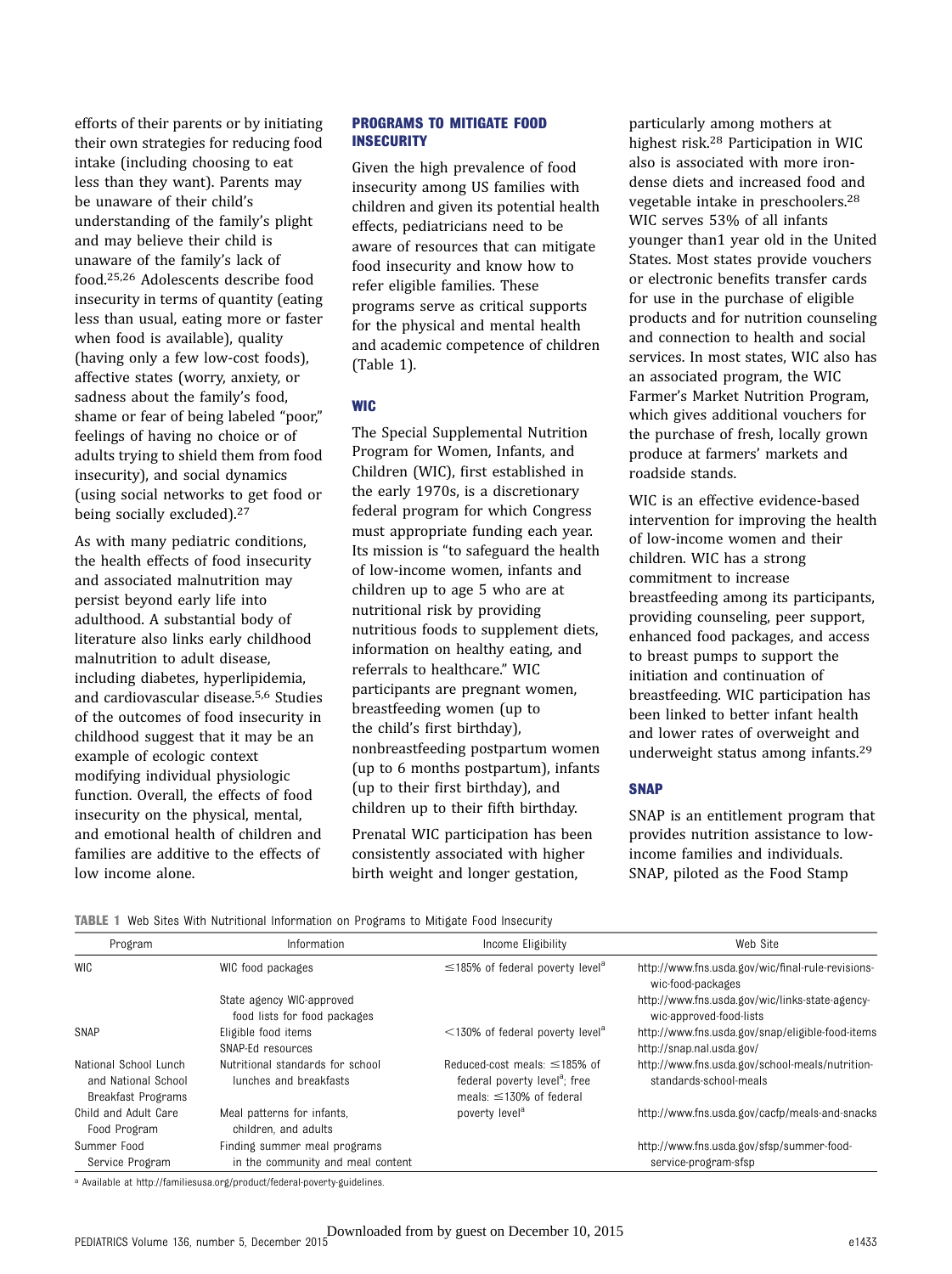Program in 1961 and confirmed with the Food Stamp Act in 1964 (Pub L No. 88-525), is the largest food and nutrition program of the USDA. It serves 47 million Americans, 72% of whom are in families with children. Like WIC, it is a federal program, administered through state agencies. Although SNAP application and eligibility rules can be complex, the program has been shown to be effective in reducing food insecurity and negative health and developmental outcomes among recipients.30 SNAP provides monthly benefits (usually via electronic benefit transfer cards) to purchase eligible food items at retailers participating in the program. SNAP allotment is calculated as 30% of the net monthly household income, capped by number of members of the household (eg, the maximum monthly allotment for a family of 4 is currently \$649, or a maximum of  $$1.80$  per person per meal).<sup>31</sup> A pilot program to increase monthly family SNAP allotments by \$60 was successful in reducing very low food security among children by 30%. A subsequent pilot program found that a \$30 per month allotment reduced very low food security among children as well as the higher benefit but produced smaller reductions in food insecurity among adults and the full household.32

#### National School Lunch and National School Breakfast Programs

The National School Lunch Program was established in 1946, although the USDA had provided funds and food to schools for many years before that. More than 32 million children annually are provided with a nutritionally balanced, low-cost or free lunch in over 100 000 public and nonprofit private schools and residential child care institutions. The School Breakfast Program was started as a pilot program in 1966 and was made permanent in 1975. It provides 13 million children each year with a free, nutritionally balanced

breakfast in more than 89 000 schools. In 1998, Congress expanded the National School Lunch Program to include coverage for snacks served to children in after-school educational and enrichment programs. In 2010, the Healthy, Hunger-Free Kids Act (Pub L No. 111-296) established the Community Eligibility Provision, which allows schools in areas of high poverty to offer both breakfast and lunch at no charge to all students while eliminating the stigmatizing school meal application process, which burdens both parents and school personnel. Notable savings in administrative costs also have been attributed to the Community Eligibility Provision.33

The Healthy, Hunger-Free Kids Act required the USDA to update the meal pattern and nutrition standards for school meals and foods sold in schools during school hours based on the latest Dietary Guidelines for Americans. Some of the recent positive changes to the meal patterns included more whole grains offered, 0 grams of trans fat per portion, appropriate calories by age, more fruit offered, and reduction of sodium content. Although all meals must meet federal meal requirements, local food authorities make the decisions about which specific foods to serve and how they are prepared. Implementation of these changes has increased fruit consumption and decreased wasted food among students participating in the National School Lunch Program.34

#### Child and Adult Care Food Program

The Child and Adult Care Food Program, administered by the USDA, provides cash assistance to states to assist child and adult care institutions and family or group child care homes in providing nutritious foods that contribute to the wellness, healthy growth, and development of children. In fiscal year 2013, the program served more than 3 million children. In the Child and Adult Care Food Program, the USDA establishes meal

patterns with minimum food component and quantity requirements; these requirements are currently under revision to make them more consistent with the Dietary Guidelines for Americans.

#### Summer Food Service Program

The Summer Food Service Program (SFSP) began as a pilot program, the Special Food Service Program, in 1968, serving children during the summer and in child care. In 1975, the programs split and the SFSP came to stand on its own. The SFSP ensures that low-income children continue to receive nutritious meals when school is not in session and sustains children's physical and social development, helping them return to school ready to learn. Children 18 years old and younger can receive free meals and snacks at approved community sites, which may include health care institutions.

The SFSP serves approximately 2 million children each summer. Despite its importance, participation in SFSP is far below the number of children eligible for the program and also below the number participating in school meals during the school year. In part, this reflects the challenge of reaching some populations of children during the summer, particularly children in rural areas, areas with dangerous levels of summer heat, or very urban areas where transportation or safety may be a challenge. Within communities, advocacy by pediatricians is especially important during the summer, when school nutrition programs may be insufficient or inaccessible for many children and families.

#### Food Pantries and Soup Kitchens

Food pantries and soup kitchens are often available in local areas and serve as another vital piece of the safety net for children and families struggling with food insecurity. These resources usually are funded by a combination of local philanthropic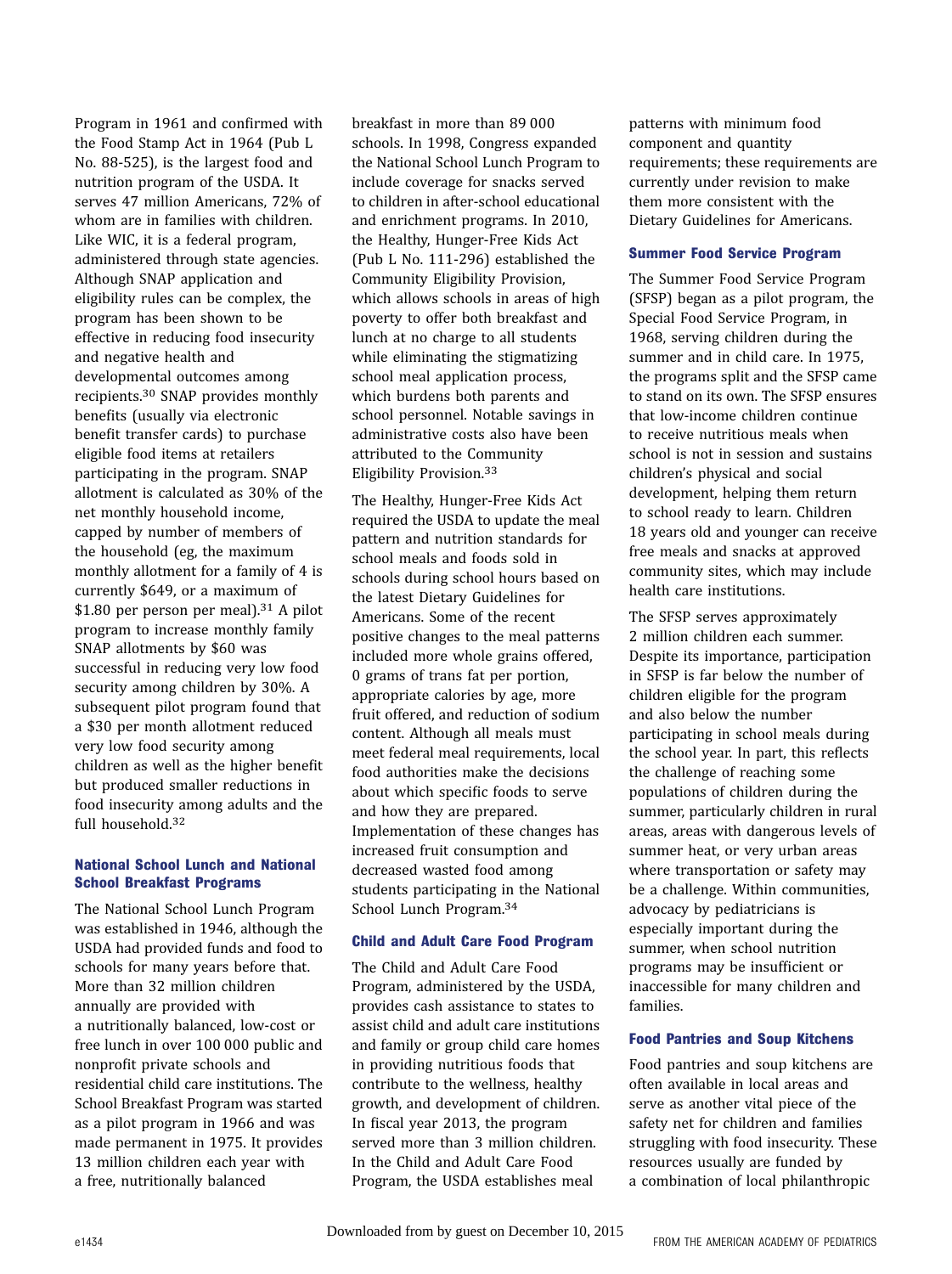organizations, faith-based communities, and government resources. Knowing what is available in the community can help support improved nutrition and reduce food insecurity among families served by pediatricians. However, many charitable food providers are not consistently able to provide healthful food in general, nutritional items appropriate for infants and toddlers, or amounts adequate to protect families from food insecurity for more than a few days. Realizing the limited capacity of existing community resources is essential to tailoring referrals for families facing food insecurity.

#### SCREENING TOOLS FOR PEDIATRICIANS

Pediatricians can better assess the stress of food insecurity in individual families by incorporating a screening tool into their practice. The USDA uses an 18-item measure to assess food insecurity with the Household Food Security Scale,<sup>1</sup> which is the standard tool for research. A more practical in-office tool is the 2-item screen designed by Hager et al<sup>35</sup> (Table 2), which uses a subset of 2 questions from the Household Food Security Scale. Affirmative answers to either of these 2 questions identified food insecurity with a sensitivity of 97% and a specificity of 83% (as compared with the full 18-item Household Food Security Scale). These screens are designed to identify food insecurity in a family as a whole. In some cases, a single child in a family may be more or less affected by food insecurity that the others; this difference will not be detected by these screens. Some resources to address food insecurity when discovered at a clinic visit are listed in Table 3.

#### ADVOCACY AND EDUCATION

At the federal level, pediatricians have historically advocated in support of expanded funding for and access to key nutritional assistance

TABLE 2 Screening for Food Insecurity

- 1. Within the past 12 mo, we worried whether our food would run out before we got money to buy more. (Yes or No)
- 2. Within the past 12 mo, the food we bought just didn't last and we didn't have money to get more. (Yes or No)

Adapted from Hager et al.35 Although an affirmative response to both questions increases the likelihood of food insecurity existing in the household, an affirmative response to only 1 question is often an indication of food insecurity and should prompt additional questioning.

programs such as WIC, SNAP, and the school nutrition programs. It is critical to maintain strong, evidencebased nutrition guidelines for all public programs that support childhood nutrition, including school lunches. Because Congress is scheduled to reauthorize many of the aforementioned child nutrition programs in the near future, attempts to weaken nutrition standards in school meals and other children's programs are anticipated. Advocacy by the American Academy of Pediatrics is crucial to ensure that nutrition standards remain in place and that access to effective assistance programs is expanded rather than reduced.

Advocacy efforts at the federal, state, and community levels must incorporate both obesity prevention and expanded nutritional access at the federal, state, and local levels to promote children's health. Engagement of community residents in understanding local context<sup>36</sup> and establishment of interdisciplinary collaboration are key elements of advocacy efforts that address food insecurity in communities.

Medical education offers a natural opportunity to teach students and residents to screen for food insecurity regularly as a part of pediatric care. National initiatives such as the Community Pediatrics Training Initiative increasingly emphasize community- and population-based objectives throughout residency training,37,38 and evidence suggests that formal training in community health is associated with community child health involvement among pediatricians.39 The following approaches enhance training about food insecurity within community pediatrics: engaging on-site social and legal resources to emphasize screening and management of food insecurity<sup>40</sup>; using quality improvement methods to improve screening and evaluate efforts, 41 including obtaining data on the impact of community-based initiatives such as farmers' markets and food pantries on food insecurity; establishing curriculum-based community site visits that expose medical students and residents to successful federal programs, such as WIC42; and encouraging medical students and residents to participate in local, regional, and federal advocacy efforts. More data are needed to elucidate how curriculum

TABLE 3 Resources for Pediatricians Dealing With Food-Insecure Families

| Program                                | Web Site                                                                               | Description                                                                                                                                                                                                    |
|----------------------------------------|----------------------------------------------------------------------------------------|----------------------------------------------------------------------------------------------------------------------------------------------------------------------------------------------------------------|
| $2 - 1 - 1$                            | 211.org, then access by ZIP code or city                                               | Access to information on<br>school lunch programs.<br>summer food programs<br>for children, and other<br>government-sponsored<br>programs (eg. SNAP, WIC)<br>as well as soup kitchens<br>and community gardens |
| <b>Healthy Food</b><br><b>Bank Hub</b> | Healthyfoodbankhub.feedingamerica.org                                                  | Includes a food bank locator<br>and other tools and<br>resources for food-insecure<br>households                                                                                                               |
| MyPlate                                | http://www.choosemyplate.gov/budget/downloads/<br>MeetingYourMyPlateGoalsOnABudget.pdf | Recipes and tip sheets for<br>low-cost healthy eating                                                                                                                                                          |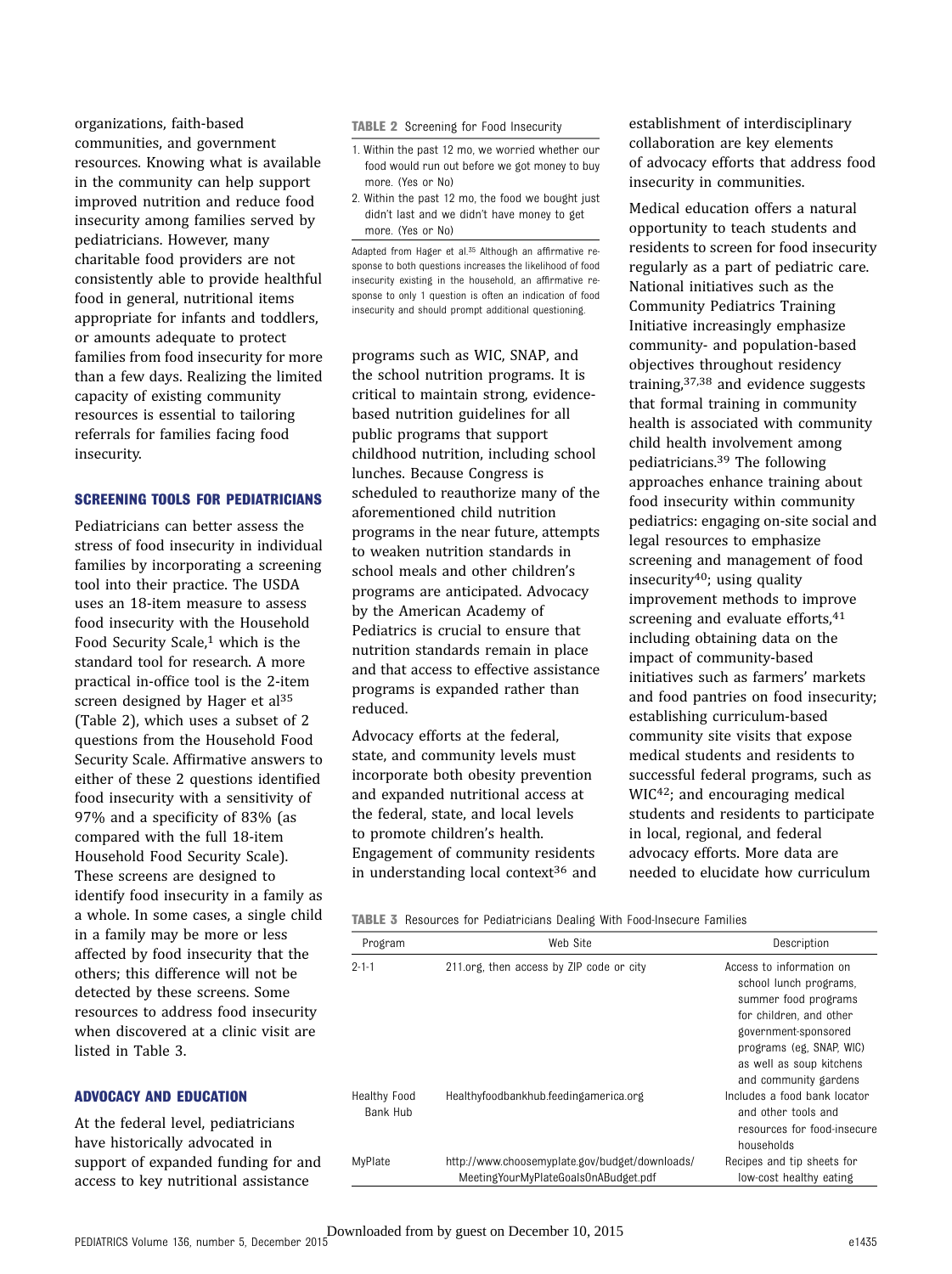elements can most effectively teach trainees to assess food insecurity and advocate for programs that mitigate food insecurity.

#### RECOMMENDATIONS

The American Academy of Pediatrics recommends that pediatricians engage in efforts to mitigate food insecurity at the practice level and beyond. The following recommendations offer practice-level strategies for pediatricians.

- A 2-question validated screening tool (Table 2) is recommended for pediatricians screening for food insecurity at scheduled health maintenance visits or sooner, if indicated.
- It is beneficial for pediatricians to familiarize themselves with community resources so that when children screen positively for food insecurity, referral mechanisms to WIC, SNAP, school nutrition programs, local food pantries, summer and child care feeding programs, and other relevant resources are accessible and expedient. This information is particularly important for new mothers. New mothers in food-insecure households can be connected to WIC and other community resources during pregnancy and early in the postpartum period to encourage breastfeeding.
- When advocating for programs targeted at families with food insecurity, it is important that pediatricians be aware of the nutritional content of food offered in supplemental programs (Table 3).
- In the office setting, pediatricians who are aware of the factors that may increase vulnerability of foodinsecure populations to obesity and factors that disproportionately burden food-insecure households may address these issues at clinic visits. These factors include lack of access to healthy and affordable foods, cost of healthy food (and the low cost of many unhealthy foods),

media messaging that promotes nonnutritious foods and beverages, and the role of stress in decisionmaking related to food.

At a system level, pediatricians can advocate for the needs of children and families facing food insecurity.

- Food insecurity, including screening tools and community-specific resource guides, can be incorporated into education of medical students and residents to prepare future generations of physicians to universally screen for and address food insecurity.
- Pediatricians can advocate for protecting and increasing access to and funding for SNAP, WIC, school nutrition programs, and summer feeding programs at the local, state, and national levels. Advocacy must also include keeping the food offered in these programs high in nutrient quality and based on sound nutritional science. Pediatricians can promote access to nutritious foods in out-of-school settings, particularly in child care, in preschool, and during the summer. Advocacy for "express lane eligibility" (adjunctive eligibility), which permits a state to use findings from enrollment in 1 program to enroll the family in other programs for which they qualify, also will increase access to food and nutrition assistance programs.
- Pediatricians can strongly support interdisciplinary research that elucidates the relationship between stress, food insecurity, and adverse health consequences; the barriers to breastfeeding for women under stress in food-insecure households; and evidence-based strategies that optimize access to high-quality, nutritious food for families facing food insecurity.

#### **CONCLUSIONS**

Food insecurity is a complex issue that presents profound challenges for children and families. Pediatricians play an essential role in recognition of food insecurity, practice-level intervention, and advocacy to mitigate food insecurity within our communities.

#### LEAD AUTHORS

Sarah Jane Schwarzenberg, MD, FAAP Alice A. Kuo, MD, PhD, FAAP Julie M. Linton, MD, FAAP Patricia Flanagan, MD, FAAP

#### COUNCIL ON COMMUNITY PEDIATRICS EXECUTIVE COMMITTEE, 2014–2015

Benjamin A. Gitterman, MD, FAAP, Chairperson Lance A. Chilton, MD, FAAP, Vice-Chairperson William H. Cotton, MD, FAAP James H. Duffee, MD, MPH, FAAP Patricia Flanagan, MD, FAAP Virginia A. Keane, MD, FAAP Scott D. Krugman, MD, FAAP Alice A. Kuo, MD, PhD, FAAP Julie M. Linton, MD, FAAP Carla D. McKelvey, MD, FAAP Gonzalo J. Paz-Soldan, MD, FAAP

#### LIAISONS

Ricky Y. Choi, MD, FAAP – Chairperson, Immigrant Health Special Interest Group Jacqueline Dougé, MD, MPH, FAAP – Chairperson, Prevention and Public Health Special Interest Group Janna Gewirtz O'Brien, MD – Section on Medical Students, Residents, and Fellowship Trainees

#### **STAFF**

Camille Watson, MS

#### COMMITTEE ON NUTRITION, 2014–2015

Stephen R. Daniels, MD, PhD, FAAP, Chairperson Steven A. Abrams, MD, FAAP Mark R. Corkins, MD, FAAP Sarah D. de Ferranti, MD, FAAP Neville H. Golden, MD, FAAP Sheela N. Magge, MD, MSCE, FAAP Sarah Jane Schwarzenberg, MD, FAAP

#### LIAISONS

Leila Beker, PhD, RDN – Food and Drug Administration Jeff Critch, MD, FAAP – Canadian Pediatric Society Rear Admiral Van S. Hubbard, MD, PhD, FAAP – National Institutes of Health Kelley Scanlon, PhD – Centers for Disease Control and Prevention Valery Soto, MS, RD,  $LD - US Department of$ Agriculture

#### STAFF

Debra L. Burrowes, MHA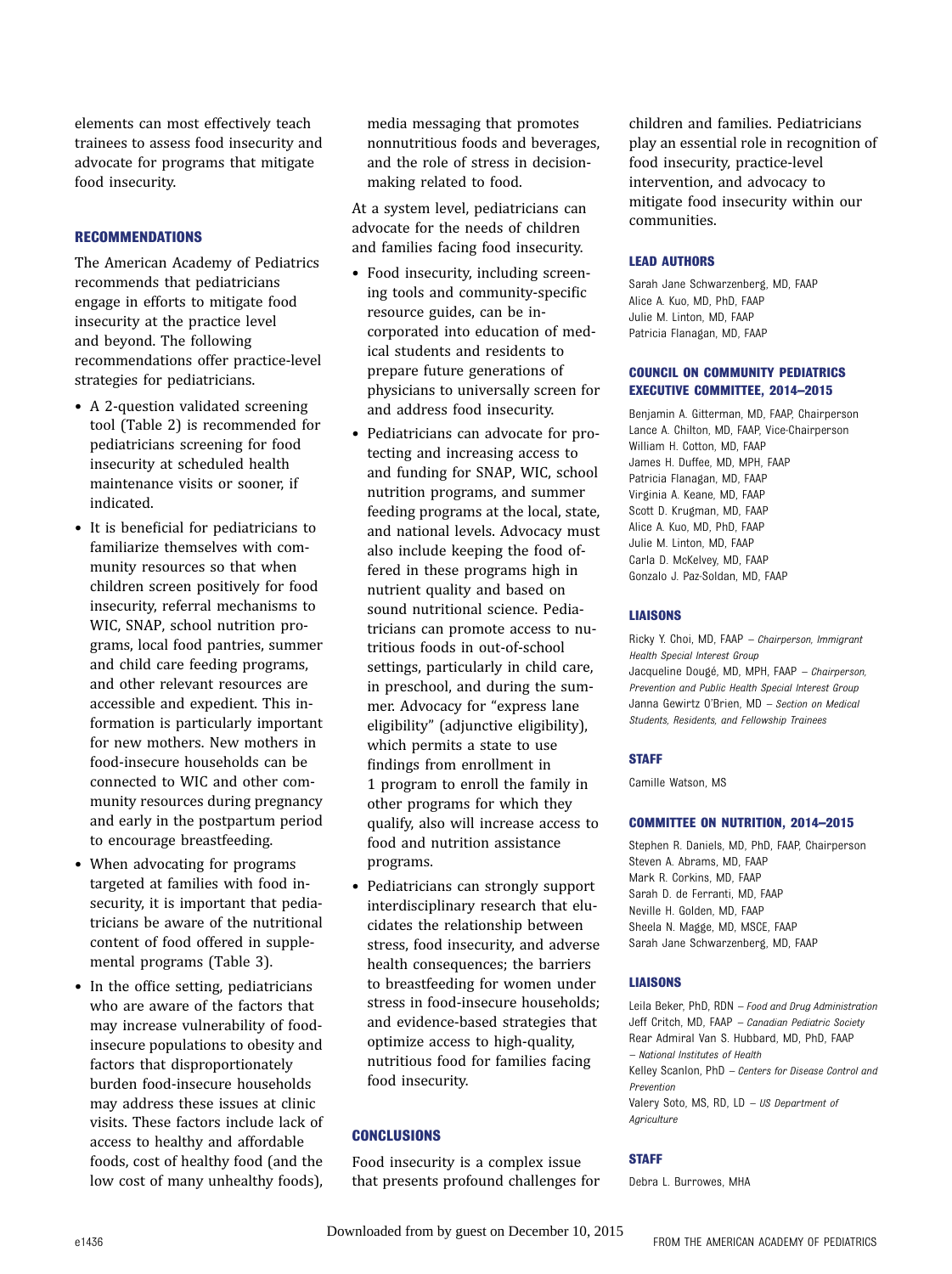#### ACKNOWLEDGMENTS

The authors thank Children's HealthWatch for its valuable review of this policy statement.

#### **ABBREVIATIONS**

- SFSP: Summer Food Service Program
- SNAP: Supplemental Nutrition Assistance Program
- USDA: US Department of Agriculture
- WIC: Special Supplemental Nutrition Program for Women, Infants, and Children

#### REFERENCES

- 1. Coleman-Jensen A, Gregory C, Singh A. Household Food Security in the United States in 2013. Publication no. ERR-173. Washington, DC: US Department of Agriculture, Economic Research Service; September 2014
- 2. Coleman-Jensen A, McFall W, Nord M. Food Insecurity in Households With Children: Prevalence, Severity, and Household Characteristics, 2010–11. Publication no. EIB-1. Washington, DC: US Department of Agriculture, Economic Research Service; May 2013
- 3. Gundersen C. Food insecurity is an ongoing national concern. Adv Nutr. 2013;4(1):36–41
- 4. US Food Security: Before and After the Great Recession. Washington, DC: US Department of Agriculture, Economic Research Service; April 2015. Available at: [www.ers.usda.gov/data-products/](http://www.ers.usda.gov/data-products/food-security-in-the-united-states/interactive-chart-food-security-trends.aspx) [food-security-in-the-united-states/](http://www.ers.usda.gov/data-products/food-security-in-the-united-states/interactive-chart-food-security-trends.aspx) [interactive-chart-food-security-trends.](http://www.ers.usda.gov/data-products/food-security-in-the-united-states/interactive-chart-food-security-trends.aspx) [aspx.](http://www.ers.usda.gov/data-products/food-security-in-the-united-states/interactive-chart-food-security-trends.aspx) Accessed August 12, 2015
- 5. Calkins K, Devaskar SU. Fetal origins of adult disease. Curr Probl Pediatr Adolesc Health Care. 2011;41(6):158–176
- 6. Portrait F, Teeuwiszen E, Deeg D. Early life undernutrition and chronic diseases at older ages: the effects of the Dutch famine on cardiovascular diseases and diabetes. Soc Sci Med. 2011;73(5): 711–718
- 7. Cook JT, Black M, Chilton M, et al. Are food insecurity's health impacts

underestimated in the US population? Marginal food security also predicts adverse health outcomes in young US children and mothers. Adv Nutr. 2013;  $4(1):51–61$ 

- 8. Eicher-Miller HA, Mason AC, Weaver CM, McCabe GP, Boushey CJ. Food insecurity is associated with iron deficiency anemia in US adolescents. Am J Clin Nutr. 2009;90(5):1358–1371
- 9. Skalicky A, Meyers AF, Adams WG, Yang Z, Cook JT, Frank DA. Child food insecurity and iron deficiency anemia in lowincome infants and toddlers in the United States. Matern Child Health J. 2006;10(2):177–185
- 10. Rose-Jacobs R, Black MM, Casey PH, et al. Household food insecurity: associations with at-risk infant and toddler development. Pediatrics. 2008; 121(1):65–72
- 11. Jyoti DF, Frongillo EA, Jones SJ. Food insecurity affects school children's academic performance, weight gain, and social skills. *J Nutr.* 2005:135(12): 2831–2839
- 12. Whitaker RC, Phillips SM, Orzol SM. Food insecurity and the risks of depression and anxiety in mothers and behavior problems in their preschool-aged children. Pediatrics. 2006;118(3). Available at: [www.pediatrics.org/cgi/](http://www.pediatrics.org/cgi/content/full/118/3/e859) [content/full/118/3/e859](http://www.pediatrics.org/cgi/content/full/118/3/e859)
- 13. Mabli J, Cohen R, Potter F, Zhao Z. Hunger in America 2010. National Report Prepared for Feeding America. Princeton, NJ: Mathematica Policy Research Inc; 2010
- 14. Chilton M, Black MM, Berkowitz C, et al. Food insecurity and risk of poor health among US-born children of immigrants. Am J Public Health. 2009;99(3):556–562
- 15. Mabli J, Worthington J. Supplemental Nutrition Assistance Program participation and child food security. Pediatrics. 2014;133(4):610–619
- 16. Bartfeld JS, Ahn HM. The School Breakfast Program strengthens household food security among lowincome households with elementary school children. J Nutr. 2011;141(3): 470–475
- 17. Shonkoff JP, Garner AS; Committee on Psychosocial Aspects of Child and Family Health; Committee on Early Childhood, Adoption, and Dependent Care; Section

on Developmental and Behavioral Pediatrics. The lifelong effects of early childhood adversity and toxic stress. Pediatrics. 2012;129(1). Available at: [www.pediatrics.org/cgi/content/full/129/](http://www.pediatrics.org/cgi/content/full/129/1/e232) [1/e232](http://www.pediatrics.org/cgi/content/full/129/1/e232)

- 18. Hanson KL, Connor LM. Food insecurity and dietary quality in US adults and children: a systematic review. Am J Clin Nutr. 2014;100(2):684–692
- 19. Eicher-Miller HA, Mason AC, Weaver CM, McCabe GP, Boushey CJ. Food insecurity is associated with diet and bone mass disparities in early adolescent males but not females in the United States. J Nutr. 2011;141(9):1738–1745
- 20. Institute of Medicine. Hunger and Obesity: Understanding a Food Insecurity Paradigm: Workshop Summary. Washington, DC: National Academies Press; 2011
- 21. Laraia BA. Food insecurity and chronic disease. Adv Nutr. 2013;4(2):203–212
- 22. Larson NI, Story MT, Nelson MC. Neighborhood environments: disparities in access to healthy foods in the US. Am J Prev Med. 2009;36(1):74–81
- 23. Cutler-Triggs C, Fryer GE, Miyoshi TJ, Weitzman M. Increased rates and severity of child and adult food insecurity in households with adult smokers. Arch Pediatr Adolesc Med. 2008;162(11):1056–1062
- 24. Alaimo K, Olson CM, Frongillo EA. Family food insufficiency, but not low family income, is positively associated with dysthymia and suicide symptoms in adolescents. J Nutr. 2002;132(4):719–725
- 25. Fram MS, Frongillo EA, Jones SJ, et al. Children are aware of food insecurity and take responsibility for managing food resources. J Nutr. 2011;141(6): 1114–1119
- 26. Fram MS, Ritchie LD, Rosen N, Frongillo EA. Child experience of food insecurity is associated with child diet and physical activity. J Nutr. 2015;145(3):499–504
- 27. Connell CL, Lofton KL, Yadrick K, Rehner TA. Children's experiences of food insecurity can assist in understanding its effect on their well-being. J Nutr. 2005;135(7):1683–1690
- 28. Colman S, Nichols-Barrer IP, Fedline JE, Devaney BL, Ansell SV. Effects of the Special Supplemental Nutrition Program for Women, Infants, and Children (WIC): A Review of Recent Research. US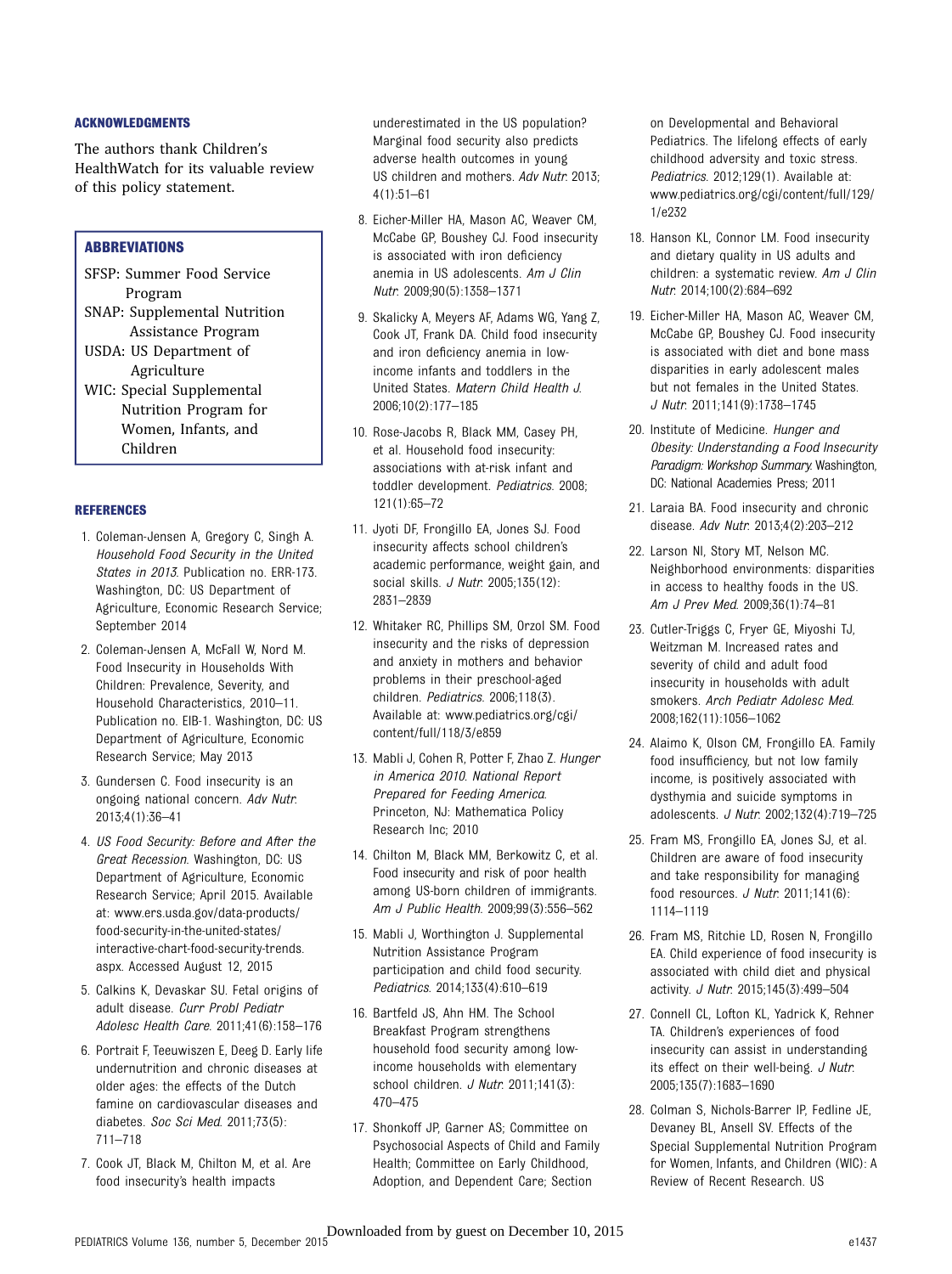Department of Agriculture, Food and Nutrition Service, Office of Research and Analysis. Report WIC-12-WM. Alexandria, VA: US Department of Agriculture; 2012

- 29. Black MM, Cutts DB, Frank DA, et al; Children's Sentinel Nutritional Assessment Program Study Group. Special Supplemental Nutrition Program for Women, Infants, and Children participation and infants' growth and health: a multisite surveillance study. Pediatrics. 2004;114(1):169–176
- 30. Mabli J, Ohls J, Dragoset L, Castner L, Santos B. Measuring the Effect of Supplemental Nutrition Assistance Program (SNAP) Participation on Food Security. US Department of Agriculture, Food and Nutrition Service. Alexandria, VA: US Department of Agriculture; 2013
- 31. Supplemental Nutrition Assistance Program. How much could I receive. 2014. Available at: [www.fns.usda.gov/](http://www.fns.usda.gov/snap/how-much-could-i-receive) [snap/how-much-could-i-receive](http://www.fns.usda.gov/snap/how-much-could-i-receive). Accessed August 30, 2015
- 32. US Department of Agriculture. Summer Electronic Benefit Transfer for Children (SEBTC). Available at: [www.fns.usda.gov/](http://www.fns.usda.gov/ops/summer-electronic-benefit-transfer-children-sebtc) [ops/summer-electronic-bene](http://www.fns.usda.gov/ops/summer-electronic-benefit-transfer-children-sebtc)fit-transfer[children-sebtc.](http://www.fns.usda.gov/ops/summer-electronic-benefit-transfer-children-sebtc) Accessed August 12, 2015
- 33. Logan CW, Connor P, Harvill EL, et al. Community Eligibility Provision

Evaluation. Alexandria, VA: US Department of Agriculture, Food and Nutrition Service; 2014

- 34. Schwartz MB, Henderson KE, Read M, Danna N, Ickovics JR. New school meal regulations increase fruit consumption and do not increase total plate waste. Child Obes. 2015;11(3): 242–247
- 35. Hager ER, Quigg AM, Black MM, et al. Development and validity of a 2-item screen to identify families at risk for food insecurity. Pediatrics. 2010;126(1). Available at: [www.pediatrics.org/cgi/](http://www.pediatrics.org/cgi/content/full/126/1/e26) [content/full/126/1/e26](http://www.pediatrics.org/cgi/content/full/126/1/e26)
- 36. Larson C, Haushalter A, Buck T, Campbell D, Henderson T, Schlundt D. Development of a community-sensitive strategy to increase availability of fresh fruits and vegetables in Nashville's urban food deserts, 2010–2012. Prev Chronic Dis. 2013;10:E125
- 37. Rezet B, Risko W, Blaschke GS; Dyson Community Pediatrics Training Initiative Curriculum Committee. Competency in community pediatrics: consensus statement of the Dyson Initiative Curriculum Committee. Pediatrics. 2005; 115(4 suppl):1172–1183
- 38. Kuo AA, Etzel RA, Chilton LA, Watson C, Gorski PA. Primary care pediatrics and

public health: meeting the needs of today's children. Am J Public Health. 2012;102(12):e17–e23

- 39. Minkovitz CS, Grason H, Solomon BS, Kuo AA, O'Connor KG. Pediatricians' involvement in community child health from 2004 to 2010. Pediatrics. 2013; 132(6):997–1005
- 40. O'Toole JK, Burkhardt MC, Solan LG, Vaughn L, Klein MD. Resident confidence addressing social history: is it influenced by availability of social and legal resources? Clin Pediatr (Phila). 2012;51(7):625–631
- 41. Burkhardt MC, Beck AF, Conway PH, Kahn RS, Klein MD. Enhancing accurate identification of food insecurity using quality-improvement techniques. Pediatrics. 2012;129(2). Available at: [www.pediatrics.org/cgi/content/full/129/](http://www.pediatrics.org/cgi/content/full/129/2/e504) [2/e504](http://www.pediatrics.org/cgi/content/full/129/2/e504)
- 42. Risko W, Chi G, Palfrey J, eds; Anne E Dyson Community Pediatrics Training Initiative Curriculum Committee. Community Pediatrics Curriculum. Elk Grove Village, IL: American Academy of Pediatrics; 2005. Available at: [https://www2.aap.](https://www2.aap.org/commpeds/cpti/Curriculum-Bod-2005.pdf) [org/commpeds/cpti/Curriculum-](https://www2.aap.org/commpeds/cpti/Curriculum-Bod-2005.pdf)[Bod-2005.pdf.](https://www2.aap.org/commpeds/cpti/Curriculum-Bod-2005.pdf) Accessed August 12, 2015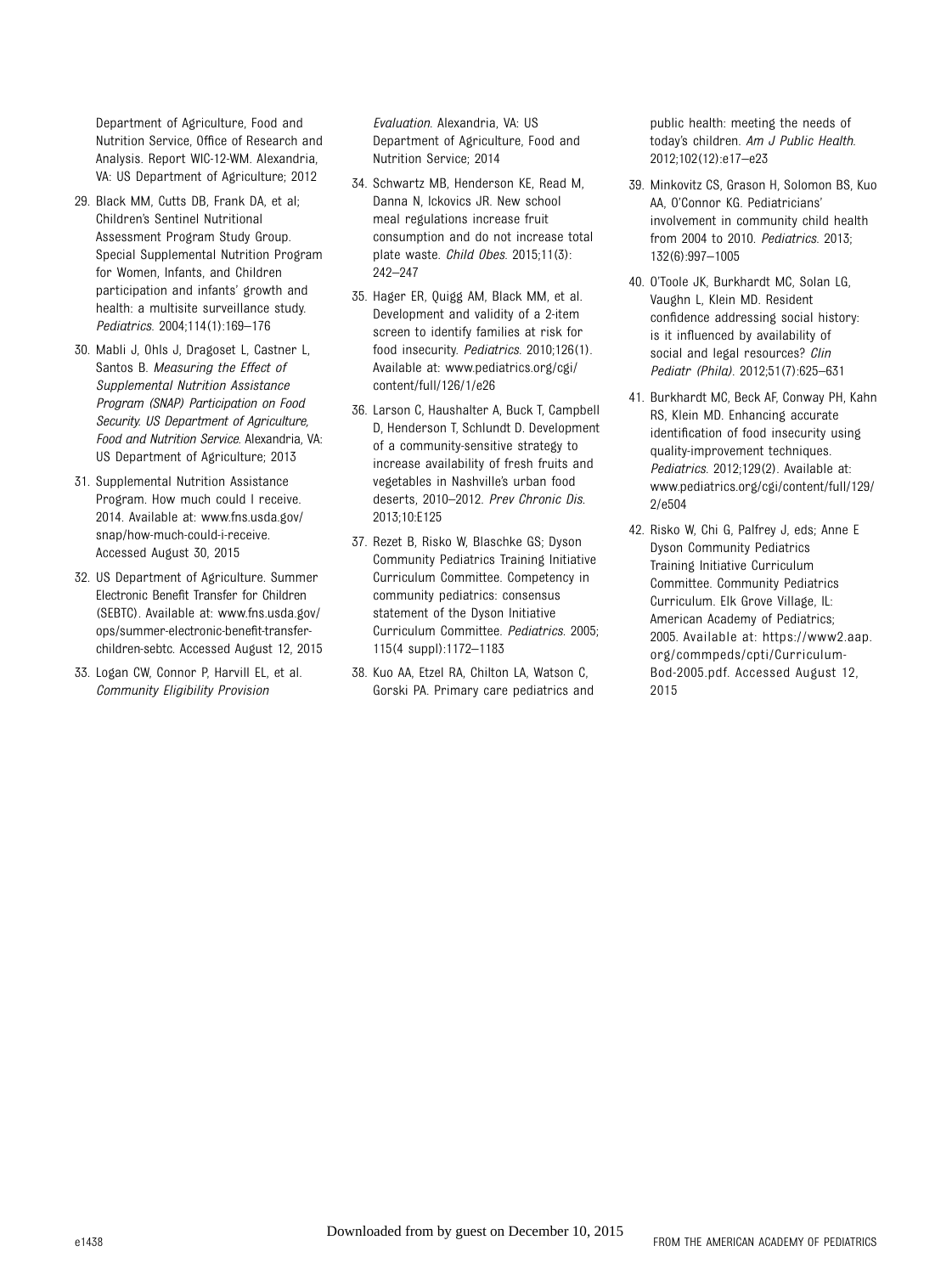### DOI: 10.1542/peds.2015-3301 *Pediatrics* 2015;136;e1431; originally published online October 23, 2015; COUNCIL ON COMMUNITY PEDIATRICS and COMMITTEE ON NUTRITION **Promoting Food Security for All Children**

| Updated Information $\&$<br><b>Services</b> | including high resolution figures, can be found at:<br>$/$ content $\overline{136/5/}$ e $1431$ .full.html                                          |
|---------------------------------------------|-----------------------------------------------------------------------------------------------------------------------------------------------------|
| <b>References</b>                           | This article cites 31 articles, 22 of which can be accessed free<br>at:<br>$\/$ content $/136/5/$ e $1431$ .full.html#ref-list-1                    |
| <b>Subspecialty Collections</b>             | This article, along with others on similar topics, appears in<br>the following collection(s):<br><b>Nutrition</b><br>/cgi/collection/nutrition_sub  |
| <b>Permissions &amp; Licensing</b>          | Information about reproducing this article in parts (figures,<br>tables) or in its entirety can be found online at:<br>/site/misc/Permissions.xhtml |
| <b>Reprints</b>                             | Information about ordering reprints can be found online:<br>/site/misc/reprints.xhtml                                                               |

rights reserved. Print ISSN: 0031-4005. Online ISSN: 1098-4275. Grove Village, Illinois, 60007. Copyright © 2015 by the American Academy of Pediatrics. All and trademarked by the American Academy of Pediatrics, 141 Northwest Point Boulevard, Elk publication, it has been published continuously since 1948. PEDIATRICS is owned, published, PEDIATRICS is the official journal of the American Academy of Pediatrics. A monthly





DEDICATED TO THE HEALTH OF ALL CHILDREN<sup>™</sup>